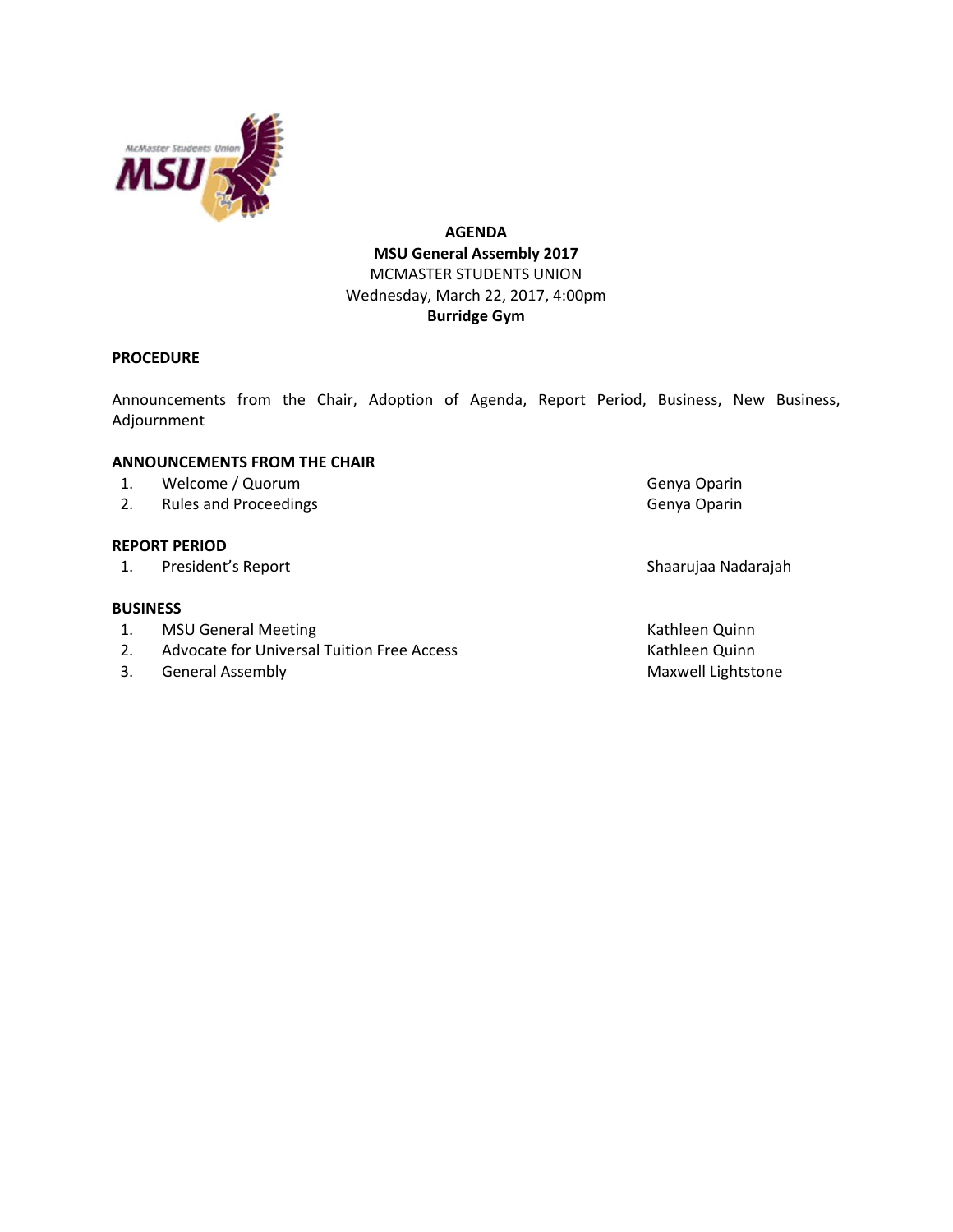### **MOTIONS**

- 1. **Moved** by Kathleen Quinn, **seconded** by \_\_\_\_\_\_, that the MSU hold a General Meeting first semester to engage with membership previous to any at large referenda or elections.
- 2. **Moved** by Kathleen Quinn, **seconded** by \_\_\_\_\_\_, that the MSU acknowledge education as a right and advocate for universal tuition free access.
- 3. **Moved** by Maxwell Lightstone, **seconded** by \_\_\_\_\_\_ that the following statement be adopted:

Whereas the General Assembly is the highest governing body of the MSU;

Whereas the GA only occurs once per year in general;

Whereas the majority of Faculty Societies have General Assemblies once per academic term;

Whereas Faculty Society General Assemblies have a high rate of participation and student interaction;

Whereas other student unions at major Ontario universities have general assemblies more than once per year;

Whereas resolutions passed by the GA are only binding with 3% of students in attendance;

Whereas quorum at the general assemblies of other student unions in Ontario have a lower count for quorum;

Whereas quorum has only been met three times in the last 22 years;

Be it Resolved That:

The MSU be directed to hold one General Assembly per term in the 2017‐2018 academic year; and

Measures be investigated to allow motions passed at the General Assembly to be binding on the Union with an attendance below 3% of the population; and

The Internal Governance Committee investigate that resolutions that pass at GA with 2/3 majority and at least 1% of MSU membership present be binding upon the MSU upon ratification by the SRA.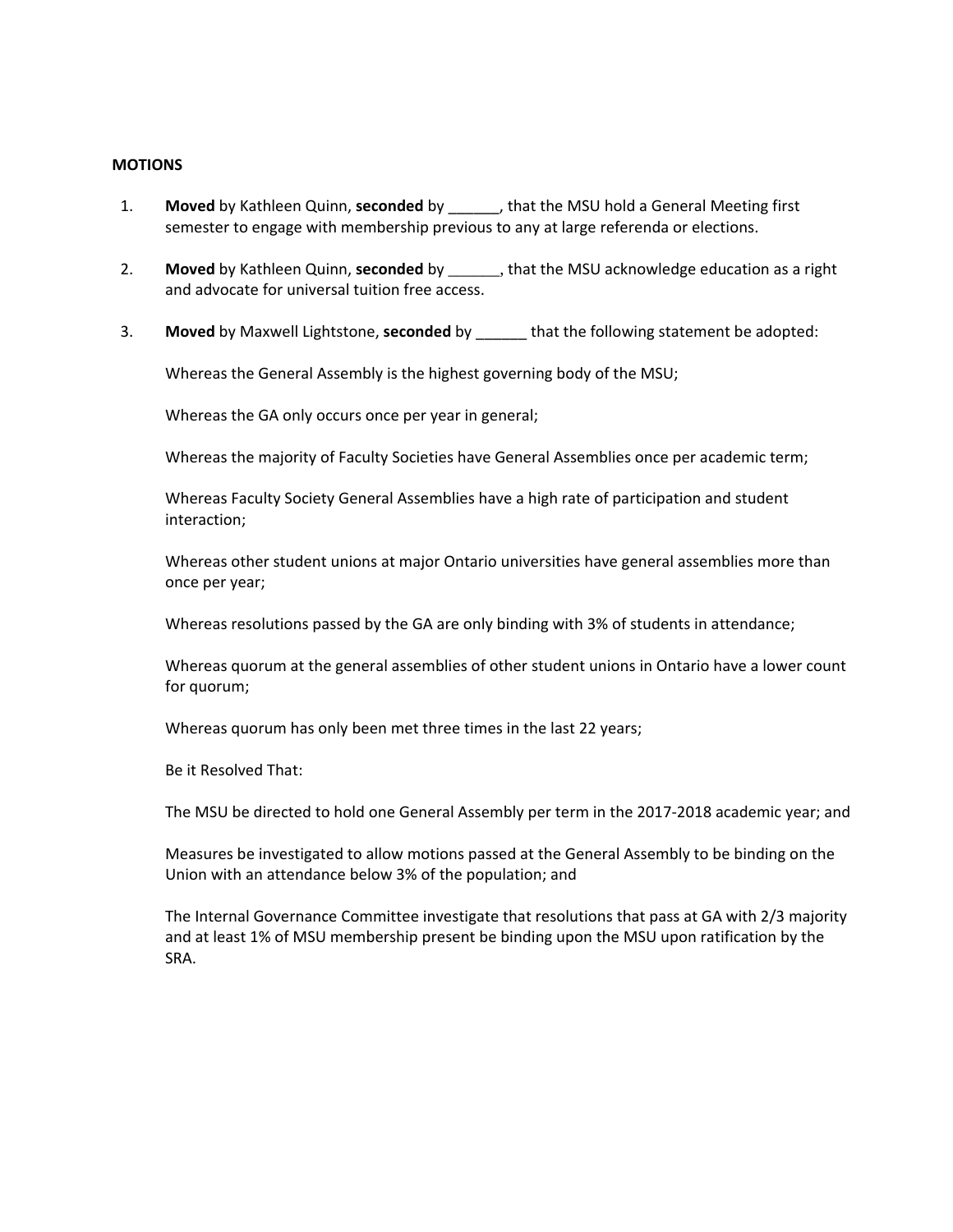

**McMaster Students Union General Assembly March 22, 2017 at 4:00pm Burridge Gym**

## **This was a non-quorate meeting of the General Assembly. Any motions made are non-binding on the organization.**

**Chair: Genya Oparin, MSU Speaker Recording Secretary: E. Ferguson, Corporate Secretary**

**Called to Order at 4:32pm**

**Members Present: 11**

### **ANNOUNCEMENTS FROM THE CHAIR**

The Chair welcomed everyone to the General Assembly. General Assembly is open to all MSU members, that is, full-time undergraduate students of McMaster University. The event is live streamed through the MSU live stream account.

### **ADOPTION OF THE AGENDA**

**Moved** by, Kathleen Quinn **seconded** by Scott Robinson that the agenda be adopted as presented.

## **In Favour: 9 Opposed: 0 Abstentions: 1 Motion Passes**

#### **REPORT PERIOD**

- **1. President's Report – Shaarujaa Nadarajah presented**
- Nadarajah went over the presentation with the General Assembly.

## **BUSINESS**

#### **1. MSU General Meeting**

**Moved** by Kathleen Quinn, **seconded** by Ezekiel Areghan, that the MSU hold a General Meeting first semester to engage with membership previous to any at large referenda or elections.

- Quinn stated that the attendance was abysmal. She discussed her disappointment in the lack of engagement. Quinn explained that having a general meeting at the beginning of the year could be part of the solution to create better engagement and ensure students are aware of services available to them. She stated that the SRA would be able to discuss the logistics.
- Areghan agreed that a general meeting would be a great idea to engage students, especially first year students.

#### **Vote on Motion**

**In Favour: 7 Opposed: 4 Abstentions: 0 Motion Passes**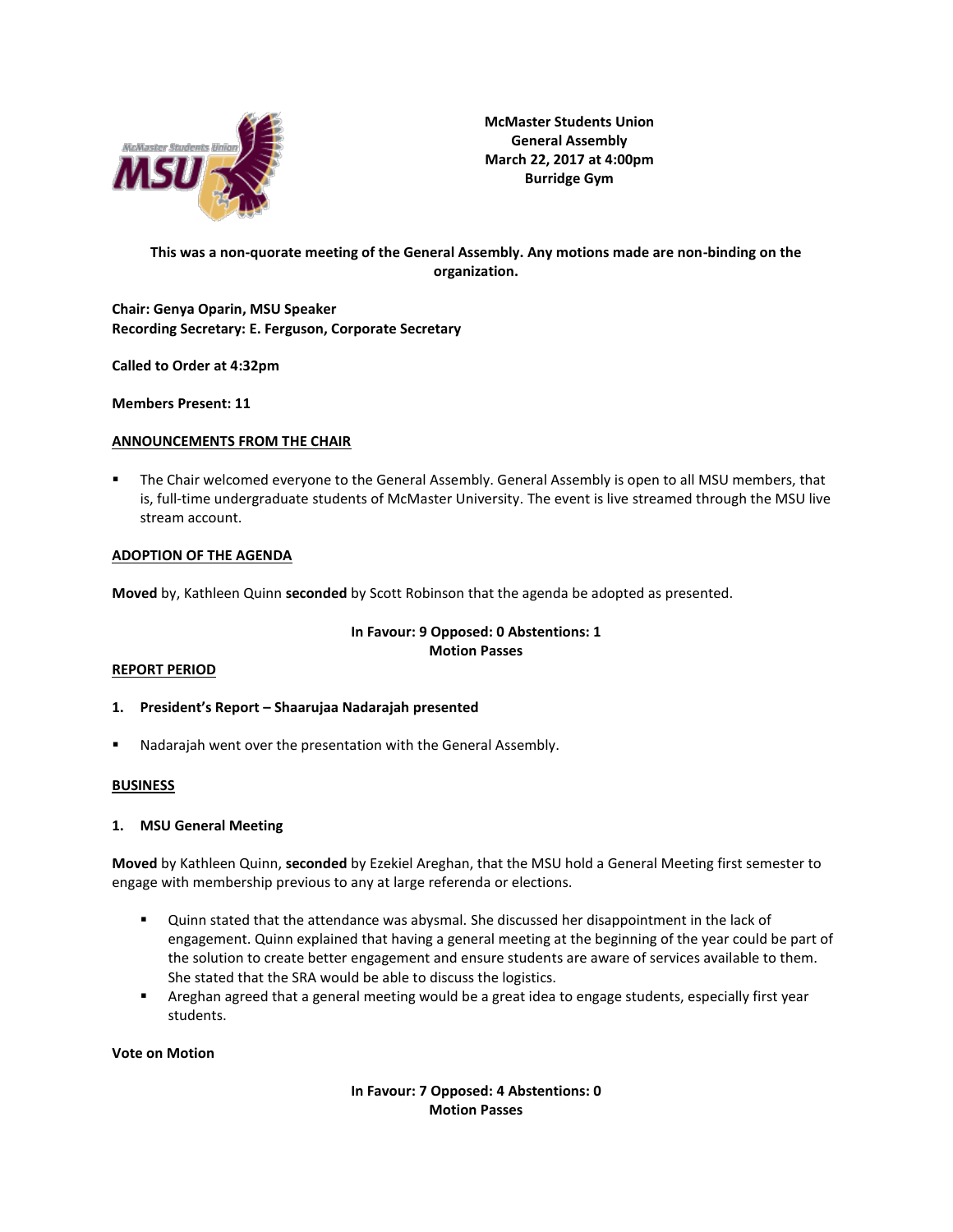### **2. Advocate for Universal Tuition Free Access**

**Moved** by Kathleen Quinn, **seconded** by Sasha Dhesi, that the MSU acknowledge education as a right and advocate for universal tuition free access.

- Quinn stated that the current generation is becoming increasingly indebted, leaving many at risk because they are unable to pay off their loans. She stated that 'band-aid fixed' are not working and if tuition free access is not the end goal it will never happen.
- Dhesi agreed that it was something that needed to be discussed.

### **Vote on Motion**

## **In Favour: 7 Opposed: 3 Abstentions: 2 Motion Passes**

#### **3. General Assembly**

**Moved** by Maxwell Lightstone, **seconded** by Kathleen Quinn that the following statement be adopted:

Whereas the General Assembly is the highest governing body of the MSU;

Whereas the GA only occurs once per year in general;

Whereas the majority of Faculty Societies have General Assemblies once per academic term;

Whereas Faculty Society General Assemblies have a high rate of participation and student interaction;

Whereas other student unions at major Ontario universities have general assemblies more than once per year;

Whereas resolutions passed by the GA are only binding with 3% of students in attendance;

Whereas quorum at the general assemblies of other student unions in Ontario have a lower count for quorum;

Whereas quorum has only been met three times in the last 22 years;

Be it Resolved That:

The MSU be directed to hold one General Assembly per term in the 2017-2018 academic year; and

Measures be investigated to allow motions passed at the General Assembly to be binding on the Union with an attendance below 3% of the population; and

The Internal Governance Committee investigate that resolutions that pass at GA with 2/3 majority and at least 1% of MSU membership present be binding upon the MSU upon ratification by the SRA.

- Lightstone stated that having a general assembly once per semester would increase the rate of student participation and potentially allow quorum to be reached. He stated that he wanted the MSU to investigate reducing the quorum due to the fact it had only been met three times in 22 years. He stated that if the motion passed he would be bringing it forward to SRA 16Q.
- **•** Quinn applauded Lightstone for bringing the motion forward and addressing the issue.